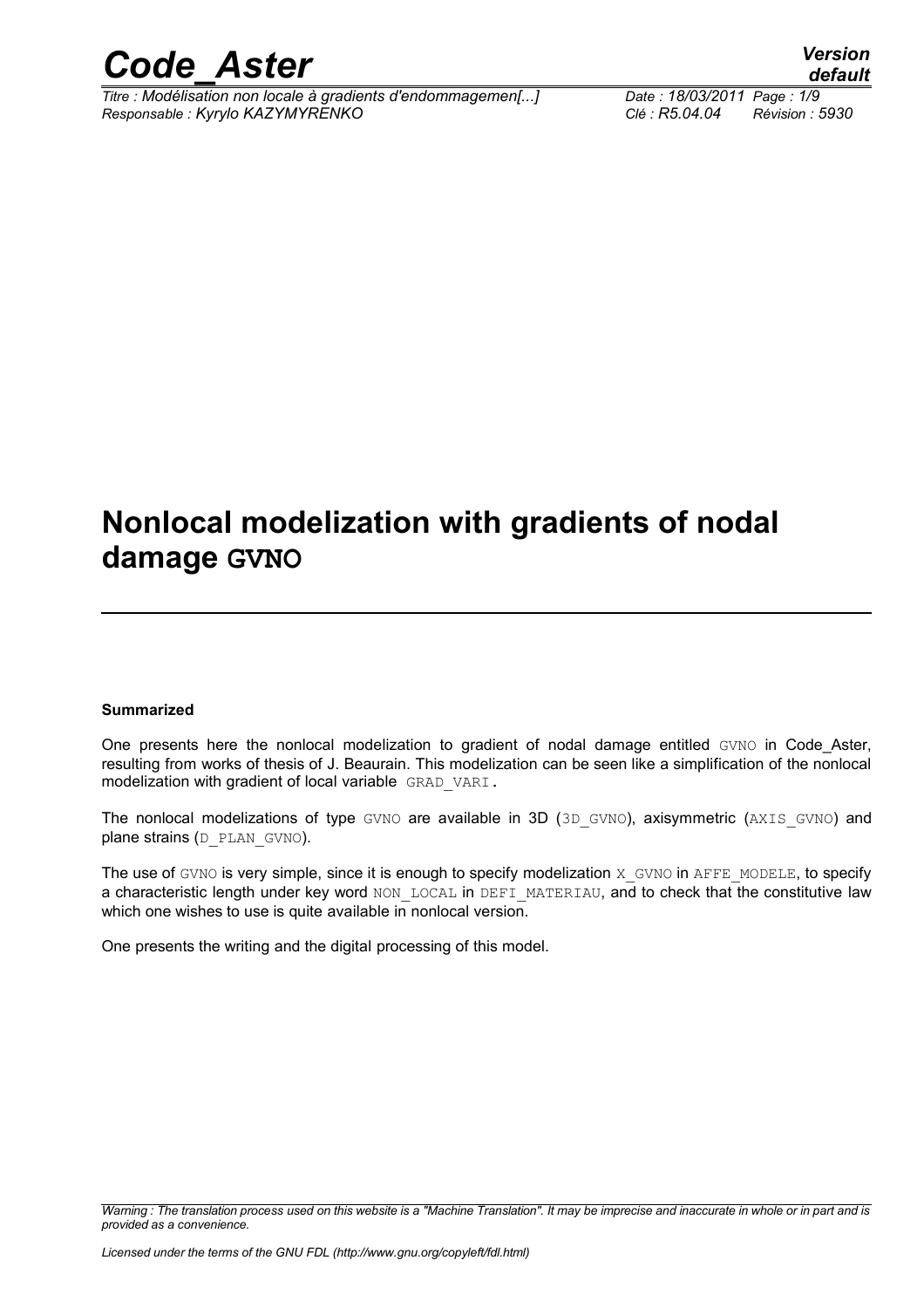*Titre : Modélisation non locale à gradients d'endommagemen[...] Date : 18/03/2011 Page : 2/9 Responsable : Kyrylo KAZYMYRENKO Clé : R5.04.04 Révision : 5930*

### **Contents**

| the 6 Councils/Procedure for the implementation of a new constitutive law to gradients of |
|-------------------------------------------------------------------------------------------|
|                                                                                           |
|                                                                                           |
|                                                                                           |
|                                                                                           |
|                                                                                           |

*Warning : The translation process used on this website is a "Machine Translation". It may be imprecise and inaccurate in whole or in part and is provided as a convenience.*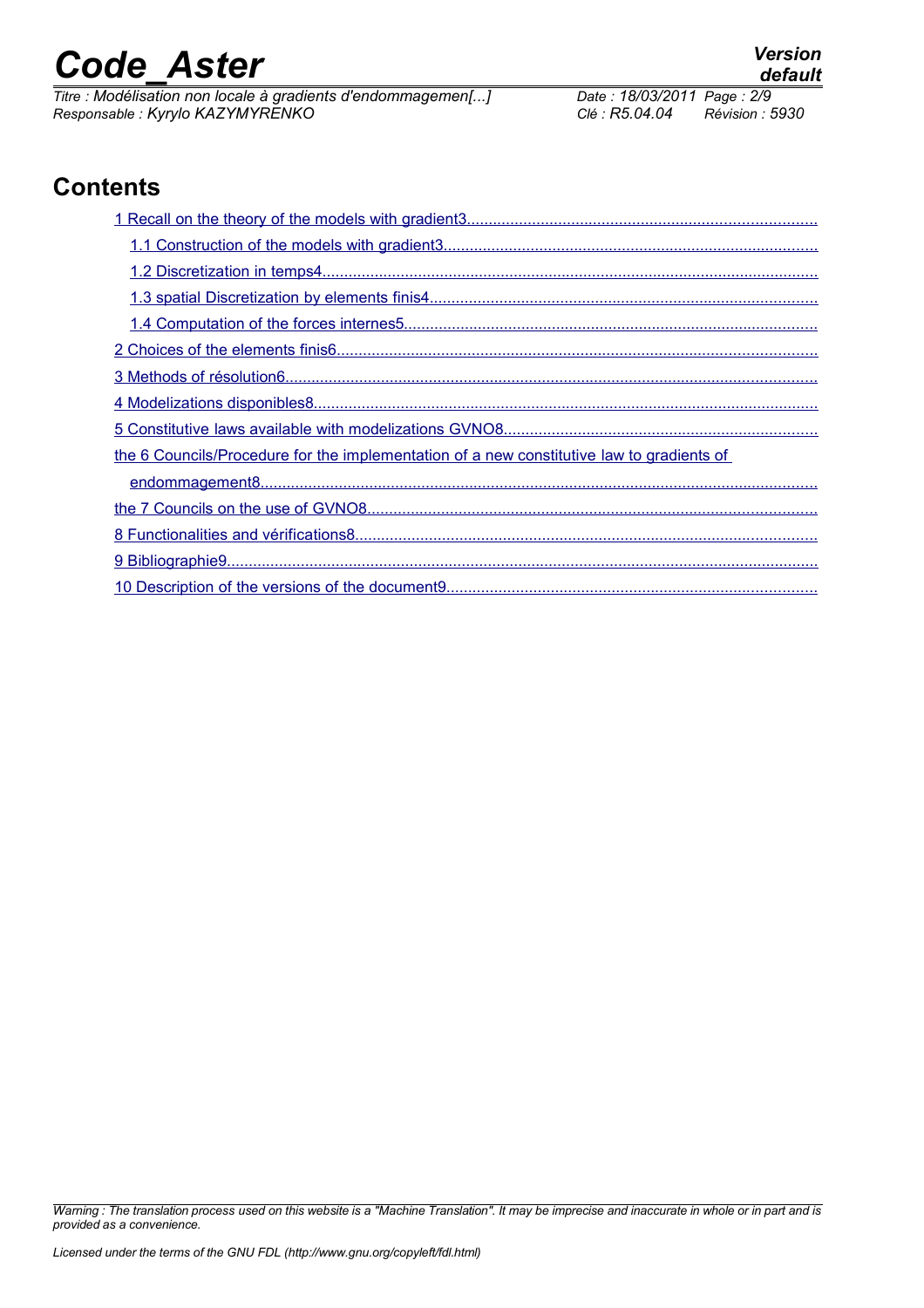*Titre : Modélisation non locale à gradients d'endommagemen[...] Date : 18/03/2011 Page : 3/9 Responsable : Kyrylo KAZYMYRENKO Clé : R5.04.04 Révision : 5930*

### **1 Recall on the theory of the models with gradient**

<span id="page-2-0"></span>the models with gradient presented here were developed by E. Lorentz [bib1] in order to be able to describe the behavior materials requested by strong gradients of the mechanical fields which appear in the damaged zones or in the vicinity of geometrical singularities. Indeed, in the case of strong gradients, the behavior of a material point is not independent any more of its entourage but depends on the behavior on its vicinity, from where the introduction of gradients into the models. From a numerical point of view, the computation of a structure with a classical local damage model shows that the damaged zone is always located on only one layer of finite elements and thus that the response of structure depends on the adopted mesh: the models with gradient mitigate this problem. In what follows, we make a short recall of this theory.

#### **1.1 Construction of the models with gradient**

<span id="page-2-1"></span>This formulation is restricted with the generalized standard materials (cf [Feeding-bottle 2]).

The models with gradient of local variables consist in introducing the gradient of local variables into a generalized standard formulation (cf [Feeding-bottle 2]).

Either *a* a local variable and *A* its associated thermodynamic force, and or  $\Delta(\dot{a})$  potential of dissipation. If it is considered that  $\Delta$  also depends on the gradient on  $\dot{a}$   $\Delta = \Delta(\dot{a} \cdot \nabla \dot{a})$ , one cannot then write the principle of normality locally:

$$
A \in \partial \Delta(\dot{a}, \nabla \dot{a})
$$

Indeed, such a writing would require the introduction of 2 variables locally independent *a* and  $a_{\nabla}$ ,

with which one would associate 2 thermodynamic forces  $A\!=\!-\!\frac{\partial\varPhi}{\partial x^2}$  $rac{\partial \Phi}{\partial a}$ ,  $A_{\nabla} = -\frac{\partial \Phi}{\partial a_{\nabla}}$  $\frac{\partial^2 I}{\partial a}$  such as:

$$
(A, A_{\nabla}) \in \partial \Delta(\dot{a}, \dot{a}_{\nabla})
$$

If one calls F the threshold of elasticity associated with the potential  $\Delta(\dot{a}, \dot{a}_{\nabla})$ , the preceding equation is equivalent to:

$$
\Delta(\dot{a}, \dot{a}_{\nabla}) = \sup_{(A, A_{\nabla})} \left[ \dot{a} A + \dot{a}_{\nabla} A_{\nabla} \right]
$$

And one a:

$$
\dot{a}\!=\!\dot{\lambda}\frac{\partial\,F}{\partial\,A}\;,\;\dot{a}_{\nabla}\!=\!\dot{\lambda}\frac{\partial\,F}{\partial\,A_{\nabla}}
$$

the problem here is that the variables are not independent and are bound by the nonlocal stress  $a_{\nabla}=\nabla a$  so that one is not sure to check:

$$
\dot{a}_{\nabla} = \dot{\lambda} \frac{\partial F}{\partial A_{\nabla}} = \nabla \dot{a}
$$

One then proposes to forget the normal flow assumption in each point of structure while preserving the formalism of the generalized standard materials but at the level of structure, where the variables of state are now the strain field  $\epsilon$  and the field of local variables  $a$ . The total free energy and the total potential of dissipation are thus defined:

$$
F_{\Phi}(\varepsilon, a) = \int_{\Omega} \Phi(\varepsilon(x), a(x), \nabla a(x)) dx
$$

*Licensed under the terms of the GNU FDL (http://www.gnu.org/copyleft/fdl.html)*

*Warning : The translation process used on this website is a "Machine Translation". It may be imprecise and inaccurate in whole or in part and is provided as a convenience.*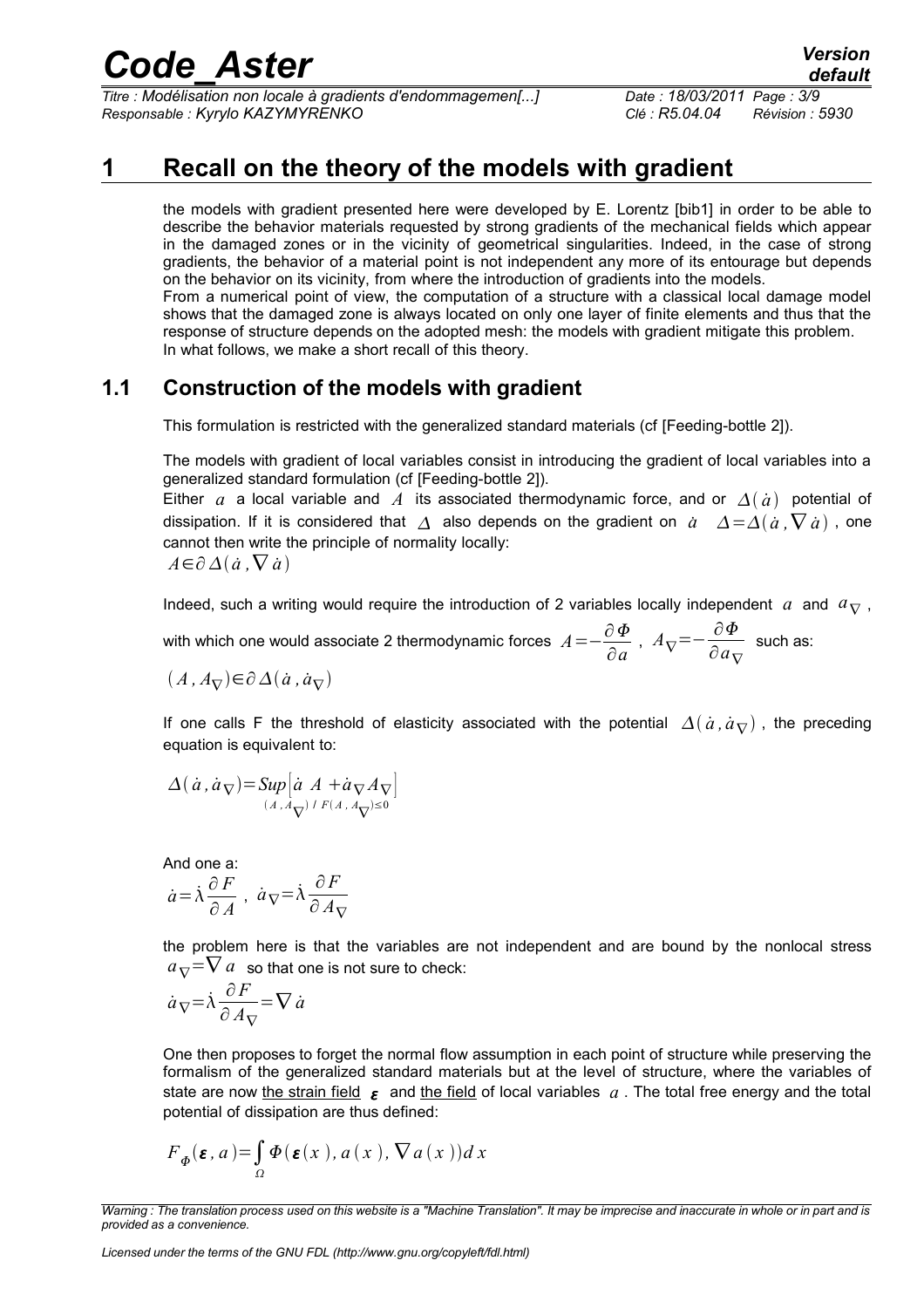*Titre : Modélisation non locale à gradients d'endommagemen[...] Date : 18/03/2011 Page : 4/9 Responsable : Kyrylo KAZYMYRENKO Clé : R5.04.04 Révision : 5930*

$$
D(\dot{a}) = \int_{\Omega} \Delta(\dot{a}(x), \nabla \dot{a}(x)) dx
$$

The total potential of dissipation  $D$  is now a function of <u>the field</u>  $\dot{a}$  , and the writing  $A\!\in\!\partial\,D(\,\dot{a}\,)$ takes again a meaning.

The generalized behavior model is written now:

$$
\sigma\!=\!\frac{\partial\,F_{\varPhi}}{\partial\,\varepsilon}\quad A\!=\!\!-\!\frac{\partial\,F_{\varPhi}}{\partial\,a}\;,\;\,A\!\in\!\partial\,D\big(\,a\,\big)
$$

#### **1.2 Discretization in time**

<span id="page-3-1"></span>One will suppose subsequently that the energy of the model regularized is the sum of the energy of the local model and an additional term depending only on the gradient of the local variable which one regularizes:

$$
F_{\phi}(\varepsilon, a) = \int_{\Omega} \Phi^{loc}(\varepsilon(x), a(x)) + \Phi^{grad}(\nabla a(x))dx
$$

This separation corresponds to the cases which we treat in Code\_Aster, but it is possible to build models with gradient which do not correspond to this case. Contrary to what is made for modelization GRAD VARI (nonlocal modelization with gradient of local variables), also available in the code, one considers that the damage with Gauss points is the interpolation of the damage to the nodes. One thus avoids bringing back oneself to a mixed formulation.

While leaning on the assumption of convexity compared to  $\,(\,u\,, \alpha)\,$  potential  $\,F_{\,\bm{\varPhi}}\,$  and while adopting an implicit diagram of Eulerian, the resolution of the balance equations is brought back to a problem of minimization relating to the increments  $(\Delta u, \Delta \alpha)$ . The discretized problem is written then:

$$
\min_{\Delta u} \min_{\Delta \alpha} \left( F_{\phi}(\boldsymbol{\varepsilon}^{-} + \Delta \boldsymbol{\varepsilon}, \alpha^{-} + \Delta \alpha) - W^{ext} \right)
$$

<span id="page-3-0"></span>where  $W^{ext}$  the work of the external mechanical forces represents.

#### **1.3 Spatial discretization by finite elements**

to solve the problem of search for extrema, one carries out a spatial discretization by finite elements of the following quantities:

Displacement:  $\boldsymbol{\varepsilon}(\boldsymbol{x})$  =  $\sum$ *k n o e u d s*  $B_{k^u}(x)$   $u_k$ Regularized damage:  $\alpha(x)$ =  $\sum$ *k n o e u d s N*  $\int_k \alpha(x) \alpha_k$ . The gradient is expressed then thanks to the gradient of the shape functions:  $\nabla \alpha(x) = \sum$ *k n o e u d s*  $\nabla$  N  $\int_k \alpha(x) \alpha_k$ 

where  $N_{\atop k^\alpha}$  are the shape functions associated with the node  $k$  for the field  $\alpha$ ,  $B_{\atop k^u}$  are the shape functions of the calculated strains starting from derivatives of the shape functions associated with displacements with the node *k* . One differentiates the shape functions according to the field insofar as the degree of interpolation used can be different according to the quantity considered.

*Warning : The translation process used on this website is a "Machine Translation". It may be imprecise and inaccurate in whole or in part and is provided as a convenience.*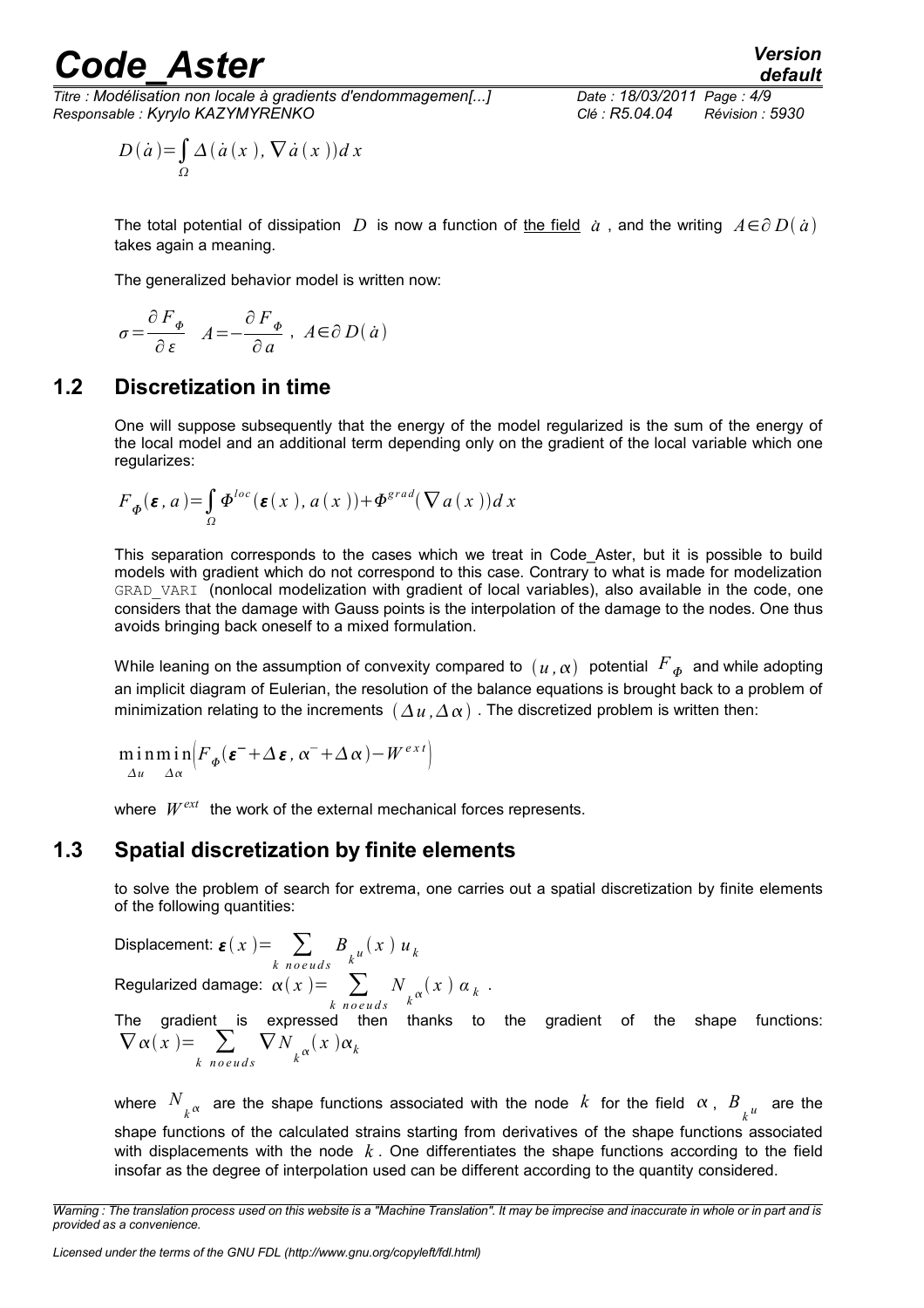*Titre : Modélisation non locale à gradients d'endommagemen[...] Date : 18/03/2011 Page : 5/9 Responsable : Kyrylo KAZYMYRENKO Clé : R5.04.04 Révision : 5930*

In the model finite elements with integration with Gauss points, the integral on the volume of structure is evaluated by summation on Gauss points. Energy  $\overline{F}_{\varPhi}$  is thus written for the problem spatially discretized:

In the model finite elements with integration with Gau  
is evaluated by summation on Gauss points. Energy  
discretized:  

$$
F_{\phi}(\varepsilon, \alpha) = \sum_{g} \omega_{g} \underbrace{\left[ \Phi^{loc}(\varepsilon_{g}, \alpha_{g}) + \Phi^{grad}((\nabla \alpha)_{g}) \right]}_{\Phi_{g}^{nonlocal}} \Phi_{g}^{nonlocal}(\varepsilon_{g}, \alpha_{g})
$$

where  $\omega_{g}^{\parallel}$  corresponds to the weight of Gauss points, and the index  $\vert g \vert$  indicates that the field is evaluated with Gauss points starting from the values with the nodes:

$$
\varepsilon_{g} = \sum_{k \text{ needs}} B_{k}^{u}(x_{g}) u_{k}
$$
  

$$
\alpha_{g} = \sum_{k \text{ needs}} N_{k} \alpha(x_{g}) \alpha_{k}
$$
  

$$
(\nabla \alpha)_{g} = \sum_{k \text{ includes}} \nabla N_{k} \alpha(x_{g}) \alpha_{k}
$$

#### **1.4 Computation of the internal forces**

<span id="page-4-0"></span>the mechanical balance equation as well as the equation of regularization are solved with the local nodes by search for extremum:

$$
\min_{\Delta u} \min_{\Delta \alpha} \left( F_{\phi}(\varepsilon^{-} + \Delta \varepsilon, \alpha^{-} + \Delta \alpha) - W^{ext} \right)
$$

One does not solve the constitutive law locally, like that is done with the modelization in gradient of local variables. The criterion admits from now on a nodal resolution. The objects with which one works are the state of equilibrium and the criterion of the selected formulation defined by derivatives first of energy compared to displacements and the damage.

For more simplicity, we leave side the external mechanical forces which are treated except for in Code\_Aster. The internal forces associated with the nodal variables with the node  $n^-(u_n^-, \alpha_n^-)$ have as statements:

have as statements.  
\n
$$
F^{u}|_{n} = \frac{\partial F_{\phi}}{\partial u_{n}} = \sum_{g} \omega_{g} \frac{\partial \Phi^{loc}}{\partial u_{n}} = \sum_{g} \omega_{g} \frac{\partial \Phi^{loc}}{\partial \varepsilon_{g}} \cdot \frac{\partial \varepsilon_{g}}{\partial u_{n}} = \sum_{g} \omega_{g} \sigma_{g} \cdot B^{u}_{n}
$$
\n
$$
F^{\alpha}|_{n} = \frac{\partial F_{\phi}}{\partial \alpha_{n}} = \sum_{g} \omega_{g} \left[ \frac{\partial \Phi^{grad}}{\partial (\nabla \alpha)_{g}} (\nabla N)_{n}^{\alpha} + \frac{\partial \Phi^{loc}}{\partial \alpha_{g}} N_{n}^{\alpha} \right]
$$

The tangent matrix is written in the following way:

*Licensed under the terms of the GNU FDL (http://www.gnu.org/copyleft/fdl.html)*

*Warning : The translation process used on this website is a "Machine Translation". It may be imprecise and inaccurate in whole or in part and is provided as a convenience.*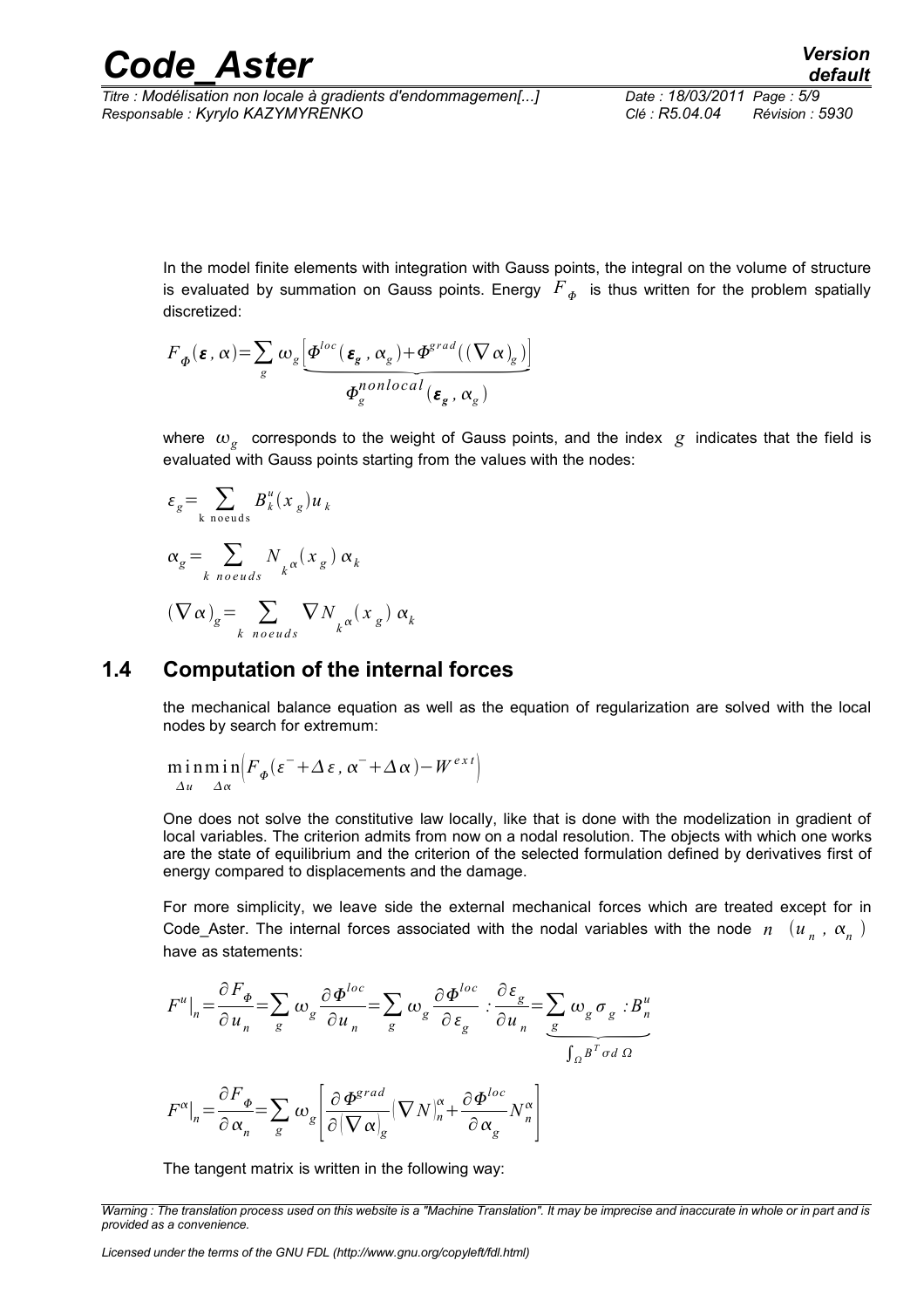*Titre : Modélisation non locale à gradients d'endommagemen[...] Date : 18/03/2011 Page : 6/9 Responsable : Kyrylo KAZYMYRENKO Clé : R5.04.04 Révision : 5930*

*default*

$$
K = \begin{pmatrix} \frac{\partial F^u}{\partial u} & \frac{\partial F^u}{\partial \alpha} \\ \frac{\partial F^{\alpha}}{\partial u} & \frac{\partial F^{\alpha}}{\partial \alpha} \end{pmatrix}
$$

The frame of the generalized standard materials in which our modelization fits ensures the symmetry of the tangent matrix. It is thus enough to calculate the lower triangular matrix:

$$
\frac{\partial F^u|_n}{\partial u_m} = \sum_g \omega_g B^u_m \cdot \frac{\partial \sigma_g}{\partial \varepsilon_g} \cdot B^u_n
$$
  
\n
$$
\frac{\partial F^u|_n}{\partial \alpha_m} = \sum_g \omega_g N^{\alpha}_m \frac{\partial \sigma_g}{\partial \alpha_g} B^u_n
$$
  
\n
$$
\frac{\partial F^{\alpha}|_n}{\partial \alpha_m} = \sum_g \omega_g \left[ (\nabla N)^{\alpha}_m \frac{\partial^2 \Phi^{grad}}{\partial^2 (\nabla \alpha)_g} (\nabla N)^{\alpha}_n + N^{\alpha}_m \frac{\partial^2 \Phi^{loc}}{\partial^2 \alpha_g} N^{\alpha}_n \right]
$$

#### **2 Choice of the finite elements**

<span id="page-5-1"></span>One is in the presence of two nodal unknowns: displacements  $u$  and the damage  $\alpha$ .

One considers shape functions  $P^2$  for  $u$  and  $P^1$  for  $\alpha$ .

The quadratic elements, TRIA6 and QUAD8 for 2D, TETRA10, PENTA15 and HEXA20 for 3D, were developed. The components of displacement are assigned to all the nodes of the element whereas the components of damage are affected only with the nodes tops. For more clearness, element TRIA6 is represented below:



One uses the families of Gauss points corresponding elements linear, which results in an underintegration on displacements. The use of the families of Gauss points of the quadratic elements would imply an on-integration for  $\alpha$  causing inopportune oscillations.

#### **3 Methods of resolution**

<span id="page-5-0"></span>If one excludes the unilateral condition from irreversibility of the damage, the algorithm of Newton such as it is currently programmed in the code is enough with the resolution. In our case, one must take account of the degradation of the material. Concerning modelization GRAD VARI, this stress is

*Warning : The translation process used on this website is a "Machine Translation". It may be imprecise and inaccurate in whole or in part and is provided as a convenience.*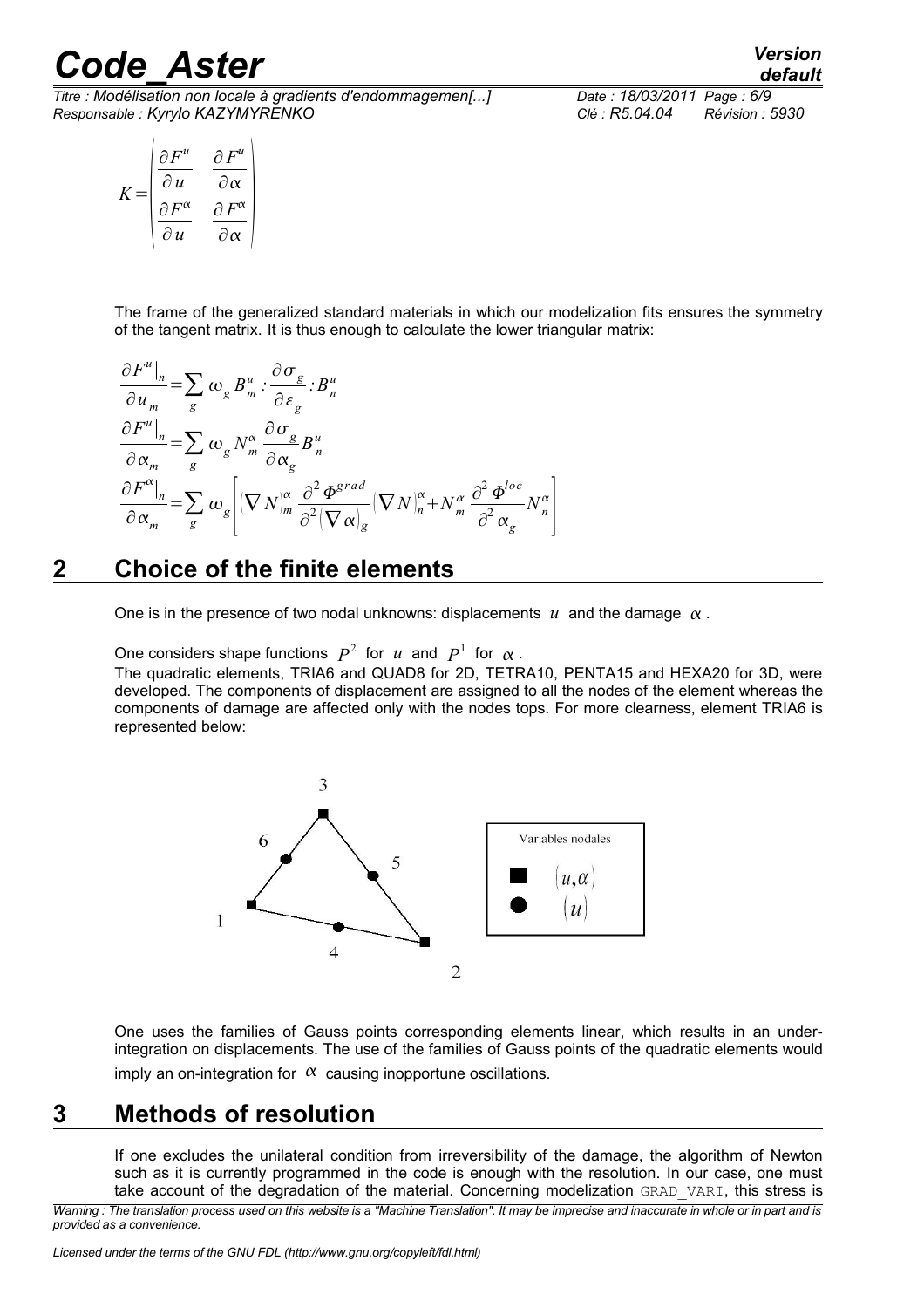| <b>Code Aster</b>                                            |                            | <b>Version</b><br>default |
|--------------------------------------------------------------|----------------------------|---------------------------|
| Titre : Modélisation non locale à gradients d'endommagemen[] | Date: 18/03/2011 Page: 7/9 |                           |
| Responsable : Kyrylo KAZYMYRENKO                             | Clé : R5.04.04             | Révision : 5930           |

managed locally, in each Gauss point, by projection on the old value if it is about a behavior of discharge. The resolution of the criterion not being local with GVNO, it is not possible any more to carry out this kind of projection and one must impose the irreversibility at the total level.

Two methods of resolution can then be under consideration with this modelization. It is possible to work with a classical Newton, by ensuring the projection of the negative increments of damage. Maybe with an algorithm "secant" which consists in putting at 0 the extra-diagonal blocks and thus to consider the variables of independent displacement and damage. What is equivalent to the algorithm of minimization alternated in the case of quadratic constitutive laws in displacement and damage. One ensures this time the irreversibility by projection of the negative increments of damage.

In both cases, the resolution is carried out in three stages:

- 1) One is interested initially in the increments of damage to each iteration. When the increment is negative, one projects it to 0, of kind to respect the irreversibility.
- 2) One builds the stiffness matrix and the (only diagonal blocks in the case of the secant) internal forces.
- 3) One definite residues of damage by the relation of complementarity:

$$
R_n^{\alpha} = F^{\alpha}|_n \Delta \alpha_n
$$

With respectively:  $F^{\alpha}|_{n} \ge 0$  and  $\Delta \alpha_{n} \ge 0$ 

That implies to look at the sign of the internal forces associated with the degrees of freedom of damage projected at stage 1. Indeed, if that Ci is negative one does not respect all the imposed conditions and one must keep the internal force like residue. If that Ci is positive the residue is then null since the increment is null.

More precisely, the method of resolution, in the case of the secant (diagonal matrix per blocks), can arise in the following way:

*Warning : The translation process used on this website is a "Machine Translation". It may be imprecise and inaccurate in whole or in part and is provided as a convenience.*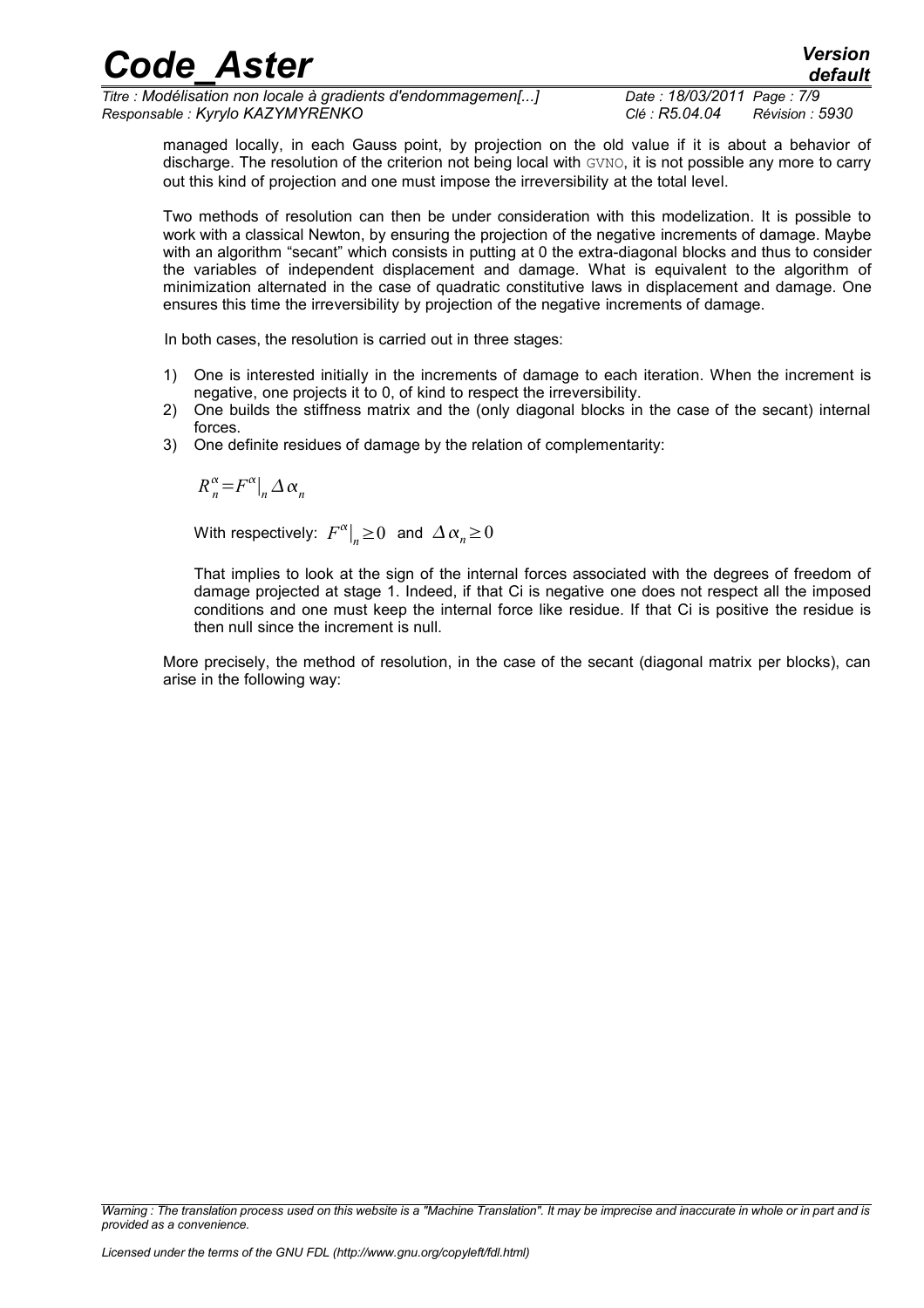*Titre : Modélisation non locale à gradients d'endommagemen[...] Date : 18/03/2011 Page : 8/9 Responsable : Kyrylo KAZYMYRENKO Clé : R5.04.04 Révision : 5930*

*default*

Itération n :  $\bullet$  u<sup>-</sup>. $\alpha^-$ . $\Delta$ u<sup>n</sup>. $\Delta \alpha^{\text{II}}$ .Vect = 0 (vecteur indicateur) CALCUL DE LA NOUVELLE DIRECTION DE DESCENTE IF  $(\Delta \alpha_i^n \leq 0)$  THEN (i-ème terme)  $\textbf{Vect}(\alpha_i) = 1$  $\Delta \alpha_i^n = 0$  (projection de l'incrément d'endommagement) **ENDIE** DEBUT BOUCLE SUR LES ELEMENTS  $\mathbf{K} = \left[ \begin{matrix} \mathbf{K}_{\mathbf{u}\mathbf{u}}(\boldsymbol{\alpha}^- + \Delta \boldsymbol{\alpha}^\mathbf{n}) & 0 \\ 0 & \mathbf{K}_{\mathbf{Q}\mathbf{Q}}(\mathbf{u}^- + \Delta \mathbf{u}^\mathbf{n}) \end{matrix} \right], \ \mathbf{F} = \begin{pmatrix} \mathbf{F}_{\mathbf{u}} \\ \mathbf{F}_{\mathbf{Q}} \end{pmatrix}$ IF  $(\Delta \alpha_i^n = 0)$  THEN  $\[\n\alpha_{i}, \alpha_{k}\n) = \delta_{i,k}\n\]$  (nécessaire pour l'inversion dans la résolution) **ENDIF** FIN BOUCLE SUR LES ELEMENTS ASSEMBLAGE DE LA MATRICE GLOBALE ET DU VECTEUR RESIDU IF  $(\mathbf{Vect}(\alpha_i) \# 0)$  THEN IF ( $\mathbf{F}_{\alpha}^{n} \ge 0$ ) THEN (l'endommagement cherche encore à diminuer)  $\mathbf{F}_{\alpha_i}^n = 0$  (Afin de converger, comme  $\alpha_i = 0$ ) ELSE (il faut laisser l'endommagement évoluer)<br>ENDIF **ENDIF RESOLUTION** IF (RESIDU < CRITERE) THEN (on a convergé, fin du pas de temps)  $u^- = u^- + \Delta u^n$  $\alpha^- = \alpha^- + \Delta \alpha^{\mathbf{n}}$ ELSE (on calcule les incréments pour l'itération suivante)  $n = n + 1$ ,  $\Delta u^n = \Delta u^{n-1} + \delta u^{n-1}$  $\Delta \alpha^{n} = \Delta \alpha^{n-1} + \delta \alpha^{n-1}$ **ENDIF** 

#### **4 Modelizations available**

<span id="page-7-1"></span>These various elements are used in three types of modelizations:

| Computation 2D in plane strains:  | D PLAN GVNO |
|-----------------------------------|-------------|
| Computation 2D into axisymmetric: | AXIS GVNO   |
| Computation 3D:                   | 3D GVNO     |

<span id="page-7-0"></span>the plane stresses mode is not available yet.

### **5 Constitutive laws available with modelizations GVNO**

the constitutive law currently available in the nonlocal version to gradient of nodal damage is the following one:

| ENDO CARRE                                                                                                                                      | Constitutive law of damage regularized quadratic |  |  |  |
|-------------------------------------------------------------------------------------------------------------------------------------------------|--------------------------------------------------|--|--|--|
| Warning: The translation process used on this website is a "Machine Translation". It may be imprecise and inaccurate in whole or in part and is |                                                  |  |  |  |
| provided as a convenience.                                                                                                                      |                                                  |  |  |  |